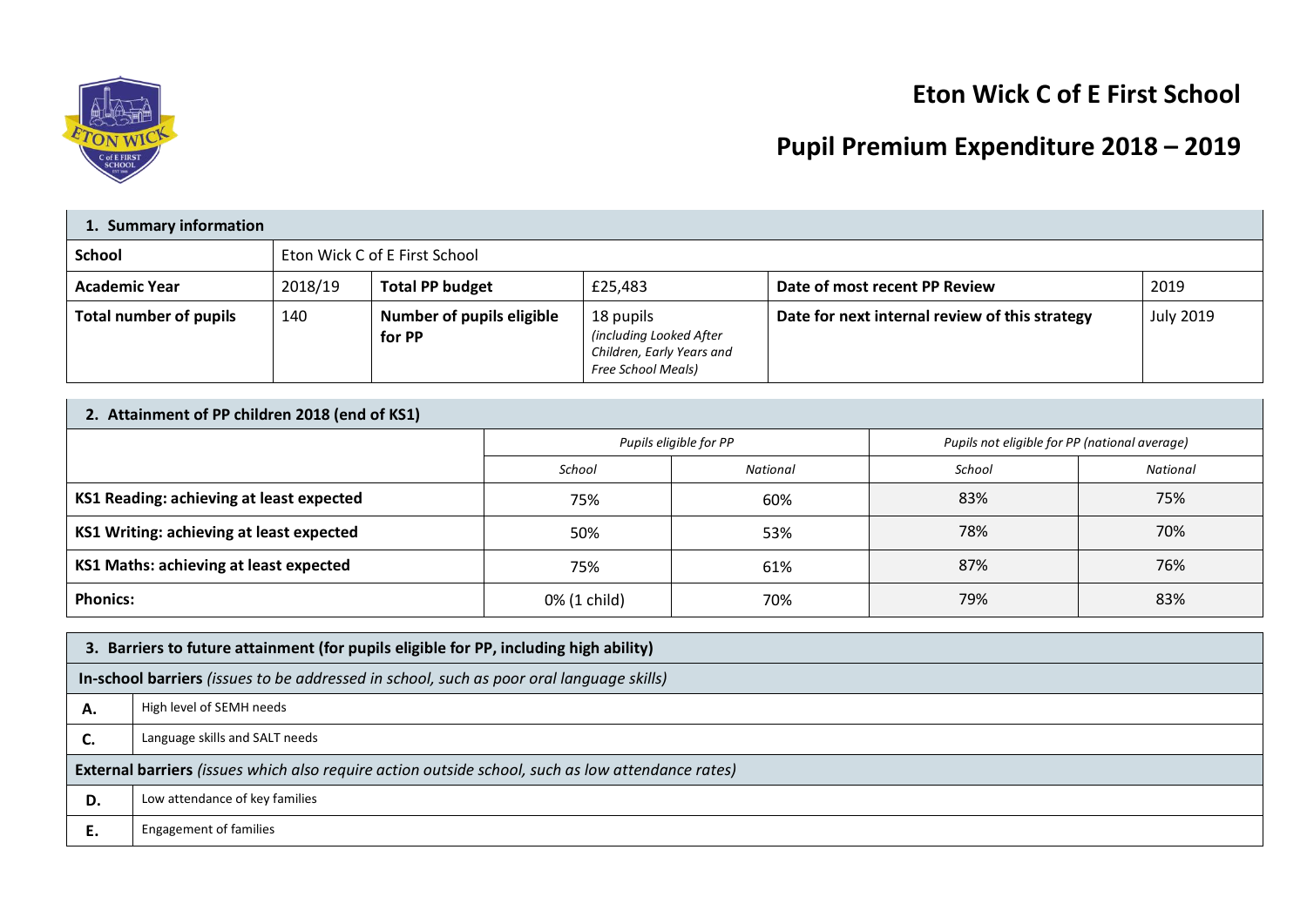| 4.        | <b>Desired outcomes</b>                                                                                    |                                                                                                 |  |  |
|-----------|------------------------------------------------------------------------------------------------------------|-------------------------------------------------------------------------------------------------|--|--|
|           | Desired outcomes and how they will be measured                                                             | Success criteria                                                                                |  |  |
| А.        | Increased rates of progress for PP children across the school, measured through the school tracking system | Children across the school will have made at least good progress from their<br>starting points. |  |  |
| В.        | Increased attendance rates for children with PP - measured half termly                                     | Attendance of PP children to increase                                                           |  |  |
| <b>C.</b> | SEMH needs to be addressed, initially with ELSA sessions, measured through evaluation of sessions          | SEMH needs being met                                                                            |  |  |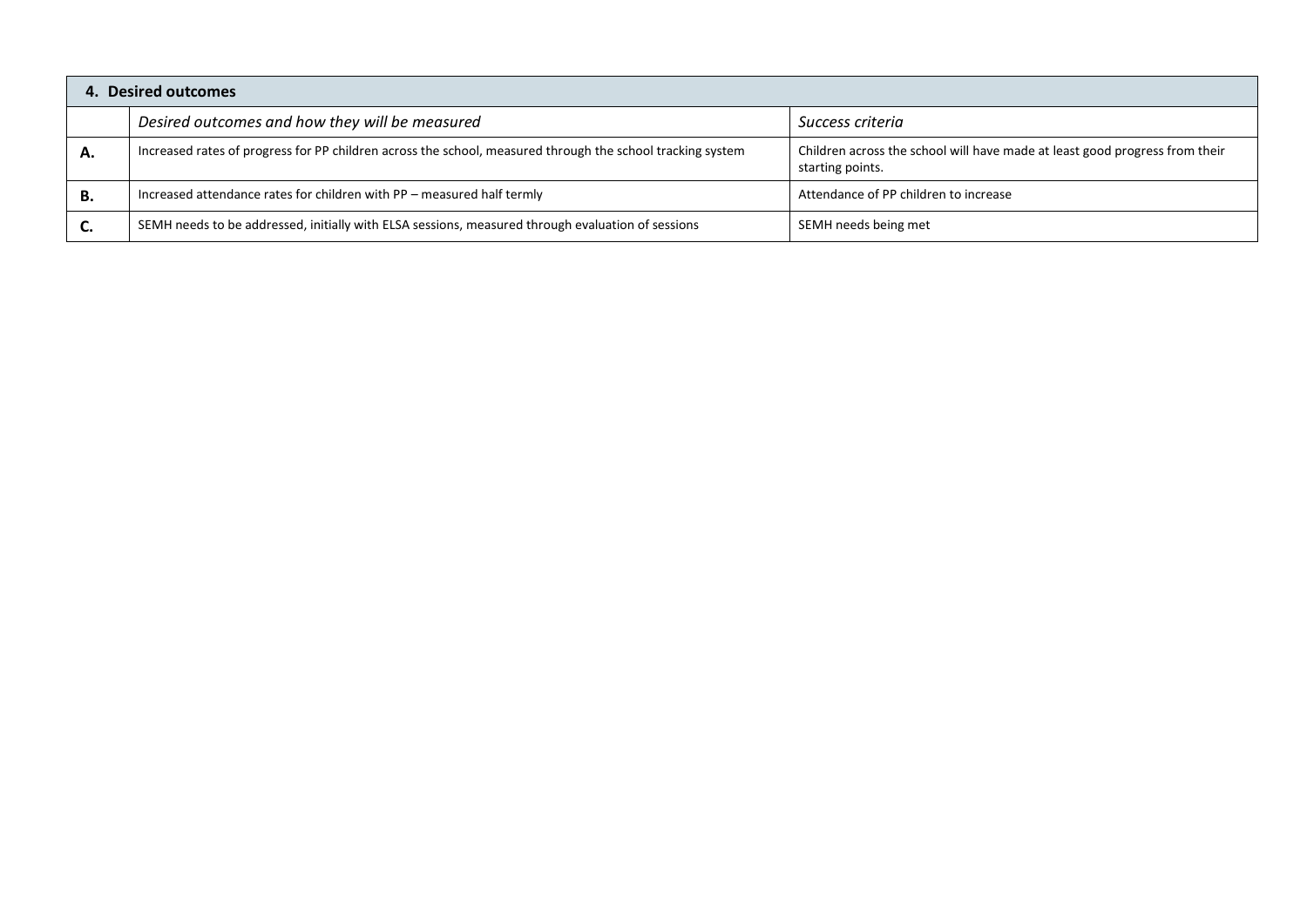| 5. Planned expenditure                                                                                                                                                                      |                                                                                                                                                                                     |                                                                                                                                                                                                                                                                                    |                                                                                                                                                                                                         |                   |                                            |
|---------------------------------------------------------------------------------------------------------------------------------------------------------------------------------------------|-------------------------------------------------------------------------------------------------------------------------------------------------------------------------------------|------------------------------------------------------------------------------------------------------------------------------------------------------------------------------------------------------------------------------------------------------------------------------------|---------------------------------------------------------------------------------------------------------------------------------------------------------------------------------------------------------|-------------------|--------------------------------------------|
| Academic year                                                                                                                                                                               | 2018/2019                                                                                                                                                                           |                                                                                                                                                                                                                                                                                    |                                                                                                                                                                                                         |                   |                                            |
| The three headings below enable schools to demonstrate how they are using the pupil premium to improve classroom pedagogy, provide targeted support and<br>support whole school strategies. |                                                                                                                                                                                     |                                                                                                                                                                                                                                                                                    |                                                                                                                                                                                                         |                   |                                            |
| i. Quality of teaching for all                                                                                                                                                              |                                                                                                                                                                                     |                                                                                                                                                                                                                                                                                    |                                                                                                                                                                                                         |                   |                                            |
| <b>Desired outcome</b>                                                                                                                                                                      | Chosen action /<br>approach                                                                                                                                                         | What is the evidence and rationale for<br>this choice?                                                                                                                                                                                                                             | How will you ensure it is<br>implemented well?                                                                                                                                                          | <b>Staff lead</b> | When will you<br>review<br>implementation? |
| Accelerated progress in<br>writing across the school                                                                                                                                        | Quality formative feedback<br>(marking) to all Pupils. PP<br>children to receive verbal and<br>immediate feedback. Staff to<br>adhere to the school marking<br>and feedback policy. | EEF research proves that quality feedback is vital<br>to ensure progress of children. Immediate<br>feedback will support families whose attendance<br>falls below the school target. This will also<br>support SEMH barriers, giving the children<br>immediate supported feedback. | INSET days to deliver training.<br>Professional Development opportunities.<br>Peer observations.<br>Internal moderation.<br>Book scrutinies.<br>Lesson observations/learning walks.                     | English leader    | Summer 2019                                |
| For all staff to understand<br>what PP is, and why<br>families are awarded<br>funding; whole school<br>understanding of PP and<br>school approaches.                                        | Whole - school professional<br>development                                                                                                                                          | To support staff to have a wider knowledge<br>about Pupil Premium children, and family<br>backgrounds. Whole school training will ensure<br>quality conversations and in-class interventions<br>for PP children.                                                                   | Staff will have filled out grids of need for<br>the children in their class with a Venn<br>diagram of need. Planning and<br>intervention clearly identify these<br>children within intervention groups. | Deputy Head       | Summer 2019                                |
| <b>Total budgeted cost</b>                                                                                                                                                                  |                                                                                                                                                                                     |                                                                                                                                                                                                                                                                                    |                                                                                                                                                                                                         |                   | $\pmb{0}$                                  |
| ii. Targeted support                                                                                                                                                                        |                                                                                                                                                                                     |                                                                                                                                                                                                                                                                                    |                                                                                                                                                                                                         |                   |                                            |
| <b>Desired outcome</b>                                                                                                                                                                      | Chosen<br>action/approach                                                                                                                                                           | What is the evidence and rationale for<br>this choice?                                                                                                                                                                                                                             | How will you ensure it is<br>implemented well?                                                                                                                                                          | <b>Staff lead</b> | When will you<br>review<br>implementation? |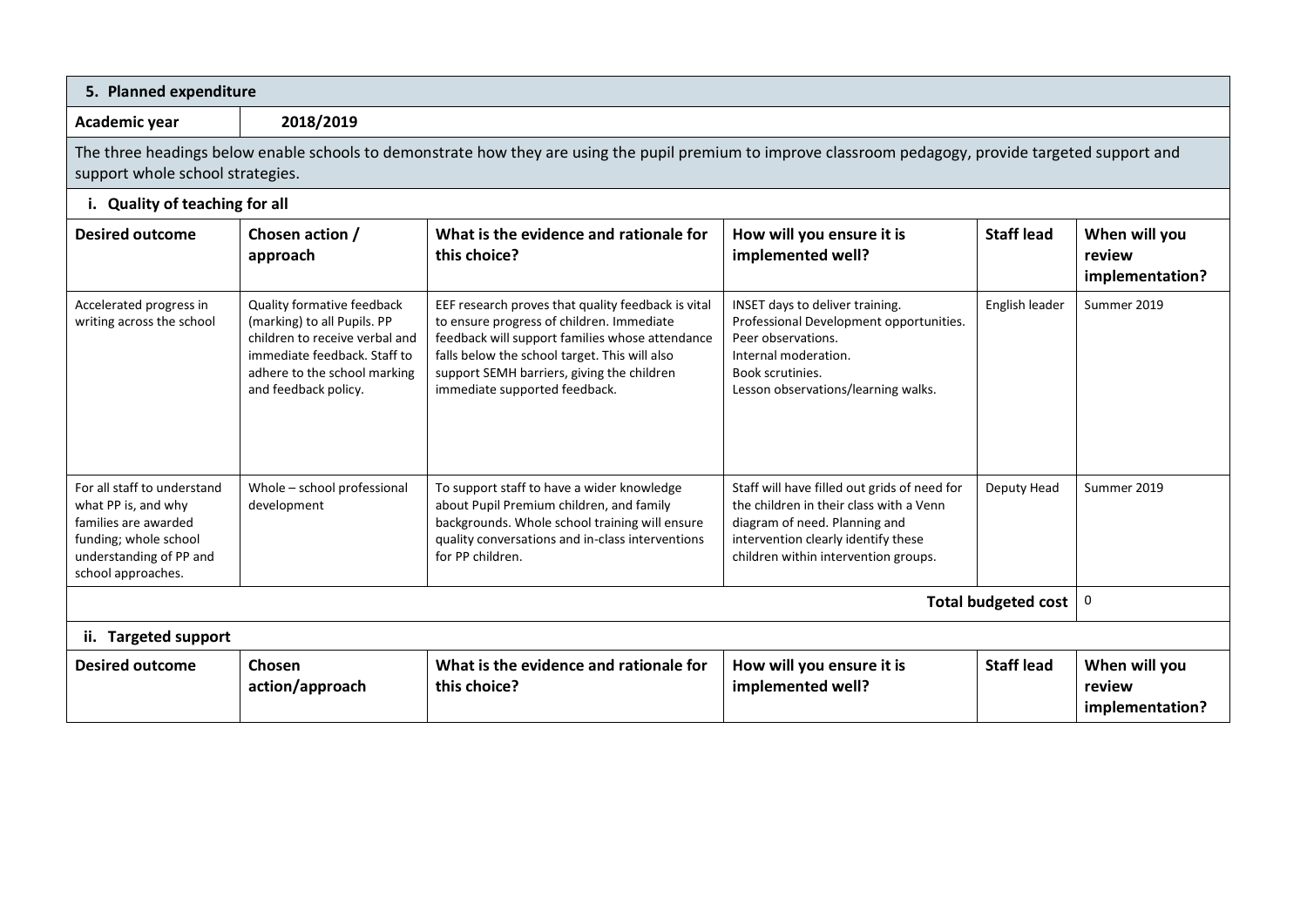| Accelerated progress in<br>writing with Year 3/4<br>pupils.                      | Targeted intervention of gaps<br>with a member of staff.                        | We want to invest some of our PP money in a<br>quality member of staff to target the gaps of<br>children in KS2 which children have - especially<br>in sentence structure and grammar. | Pupil Premium lead to work closely with<br>support staff<br>Teachers to meet 2-weekly with SS to<br>evaluate IEPs.<br>Whole staff development meeting on PP.<br>IEP's evaluated and altered regularly with<br>SMART targets.<br>Teachers to share planning evaluations<br>with SS to ensure<br>understanding/misconceptions are<br>addressed. | Deputy Head                | Summer 2019                                |
|----------------------------------------------------------------------------------|---------------------------------------------------------------------------------|----------------------------------------------------------------------------------------------------------------------------------------------------------------------------------------|-----------------------------------------------------------------------------------------------------------------------------------------------------------------------------------------------------------------------------------------------------------------------------------------------------------------------------------------------|----------------------------|--------------------------------------------|
| 100% of year 2 pass the<br>screening                                             | Targeted intervention of gaps<br>with a member of staff.                        | We want to invest some of our PP money in a<br>quality member of staff (SS) to target specific<br>phonic sounds, and gaps which children have.                                         | IEP's evaluated and altered regularly with<br>SMART targets.<br>Regular meetings with teacher to ensure<br>gaps are taught to.                                                                                                                                                                                                                | Deputy Head                | Summer 2019                                |
|                                                                                  |                                                                                 |                                                                                                                                                                                        |                                                                                                                                                                                                                                                                                                                                               | <b>Total budgeted cost</b> | £18,000                                    |
| iii. Other approaches                                                            |                                                                                 |                                                                                                                                                                                        |                                                                                                                                                                                                                                                                                                                                               |                            |                                            |
|                                                                                  |                                                                                 |                                                                                                                                                                                        |                                                                                                                                                                                                                                                                                                                                               |                            |                                            |
| <b>Desired outcome</b>                                                           | Chosen<br>action/approach                                                       | What is the evidence and rationale for<br>this choice?                                                                                                                                 | How will you ensure it is<br>implemented well?                                                                                                                                                                                                                                                                                                | <b>Staff lead</b>          | When will you<br>review<br>implementation? |
| PP children are increasingly<br>confident and are able to<br>express themselves. | Therapeutic support<br>delivered by psychodynamic<br>play therapist.<br>(E6000) | Some children have had severe trauma in their<br>lives. Support also ensures that staff and families<br>are supported.                                                                 | Monitoring that approaches to all<br>children from all adults in school are<br>consistent, ensuring that children are<br>settled in their environments.<br>There will be a reduction in the number<br>of adverse behaviour incidents.<br>Weekly 'check ins' with the therapist<br>before and after sessions.                                  | Deputy Head                | Termly                                     |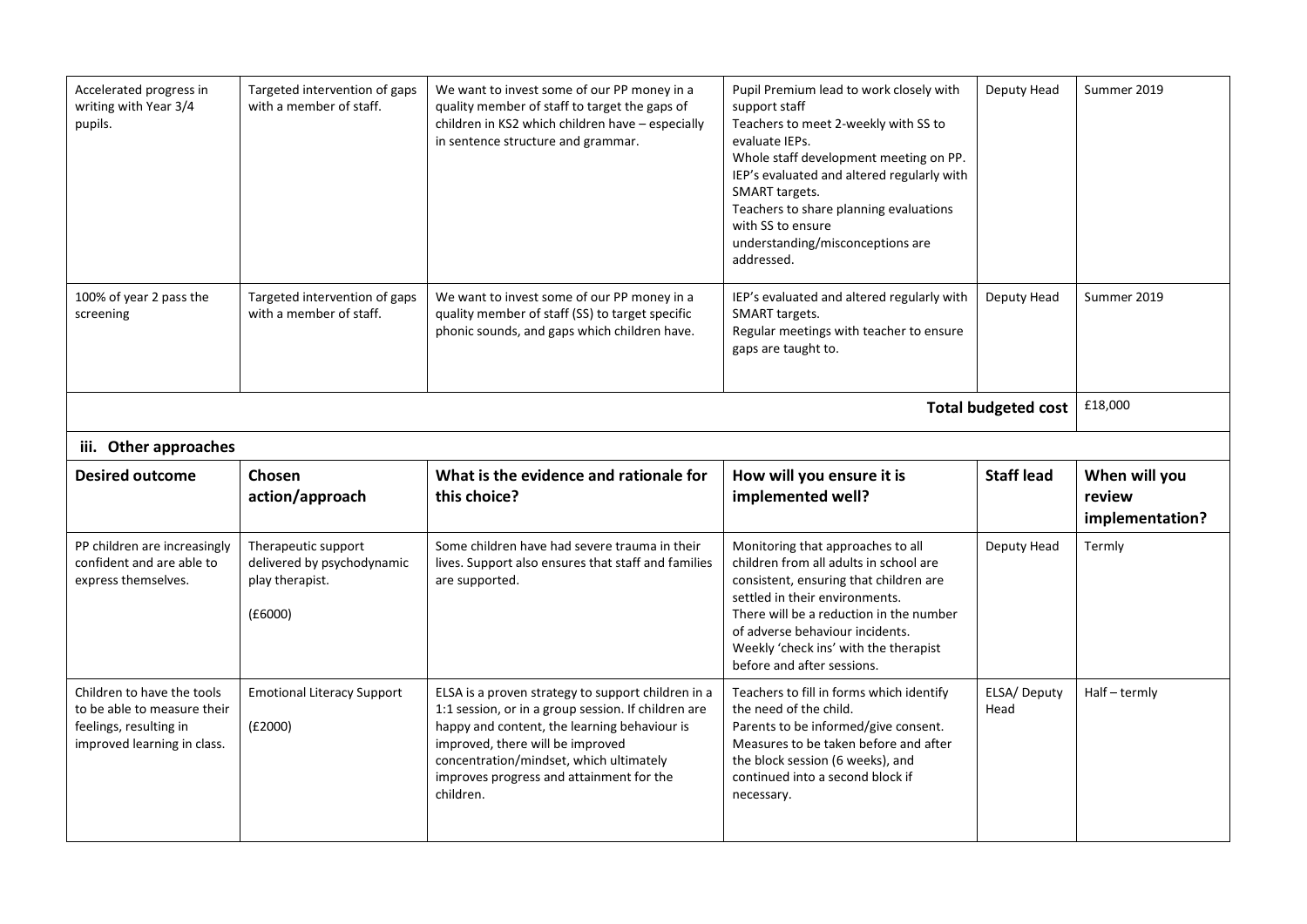| To increase resilience and<br>confidence.<br>To develop interests<br>outside of the school day. | Extra – Curricular activities<br>(f1000) | Giving children opportunities to explore new<br>sports/music/activities                                  | Use of Venn diagrams in each class,<br>looking at the need of individual children. | Deputy Head                           | September 2019 |
|-------------------------------------------------------------------------------------------------|------------------------------------------|----------------------------------------------------------------------------------------------------------|------------------------------------------------------------------------------------|---------------------------------------|----------------|
| Children and families to be<br>supported in the<br>integration from home to<br>school           | Drop-off club<br>(E200)                  | Children to have a smooth transition into the<br>school day, enabling a more succinct and calm<br>start. | Clear communication between staff and<br>parents/carers on a daily basis.          | Drop off<br>leader and<br>Deputy Head | Half-termly    |
|                                                                                                 |                                          |                                                                                                          |                                                                                    | <b>Total budgeted cost</b>            | £9200          |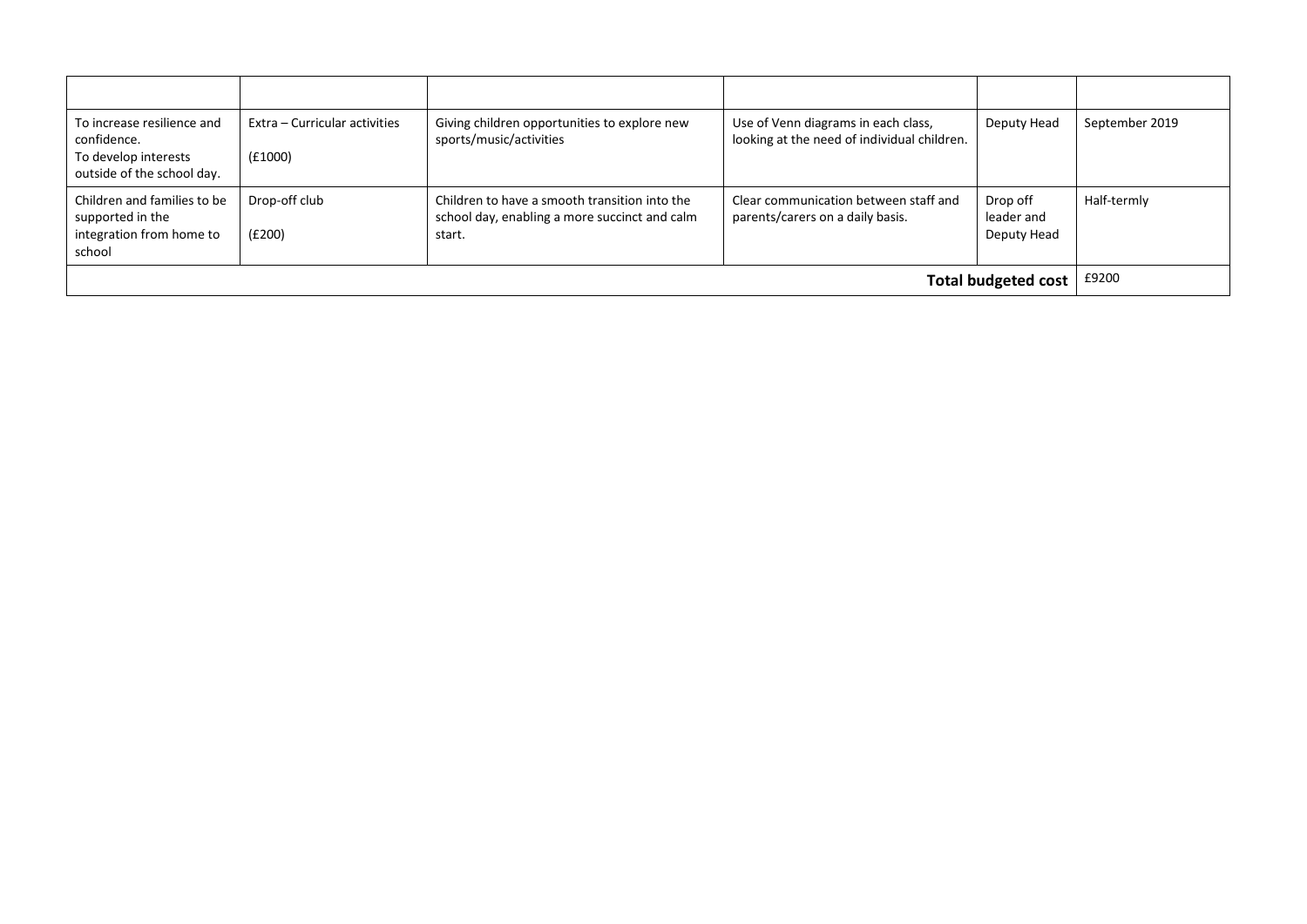### **6. Review of expenditure Actual Spend: £25,483**

#### **Academic Year 2018 - 2019**

## **i. Quality of teaching for all**

| <b>Desired outcome</b>                                                                                                                         | Chosen action/approach                                                                                                                                                        | <b>Review</b>                                                                                                                                                                                                                                                                                                                                                                                                                                                                                 |
|------------------------------------------------------------------------------------------------------------------------------------------------|-------------------------------------------------------------------------------------------------------------------------------------------------------------------------------|-----------------------------------------------------------------------------------------------------------------------------------------------------------------------------------------------------------------------------------------------------------------------------------------------------------------------------------------------------------------------------------------------------------------------------------------------------------------------------------------------|
| Accelerated progress in writing across<br>the school                                                                                           | Quality formative feedback (marking) to all<br>Pupils. PP children to receive verbal and<br>immediate feedback. Staff to adhere to the<br>school marking and feedback policy. | AFL being used effectively in each classroom following professional development. Evidence of this is seen<br>through learning walks and lesson observations.<br>Data shows that 50% of PP children made at least good progress across year groups.<br>Where data shows that attainment is below the age expectation of our PP children, good progress can be<br>seen in evidence found in books.<br>Writing will remain a focus throughout the school in the next academic year (2019 - 2020) |
| For all staff to understand what PP is,<br>and why families are awarded funding;<br>whole school understanding of PP and<br>school approaches. | Whole – school professional development                                                                                                                                       | All staff had development training. Interventions put in place for groups of children in key areas. 100% of<br>PP children in Y2 met the phonic screening in summer 2019.<br>We will continue to have regular professional dialogue to ensure all staff are informed about the groups of<br>children which they teach.                                                                                                                                                                        |

## **ii. Targeted support**

| <b>Desired outcome</b>                                   | Chosen action/approach                                   | <b>Review</b>                                                                                                            |  |
|----------------------------------------------------------|----------------------------------------------------------|--------------------------------------------------------------------------------------------------------------------------|--|
| Accelerated progress in writing with Year<br>3/4 pupils. | Targeted intervention of gaps with a member<br>of staff. | In Year 3, data shows that 100% of pupils have made good or better progress since EYFS in reading, writing<br>and maths. |  |
| 100% of year 2 pass the screening                        | Targeted intervention of gaps with a member<br>of staff. | 100% (1 child) passed the Year 2 re-take on the phonic screening in Year 2.                                              |  |
| iii. Other approaches                                    |                                                          |                                                                                                                          |  |
| <b>Desired outcome</b>                                   | Chosen action/approach                                   | <b>Review</b>                                                                                                            |  |